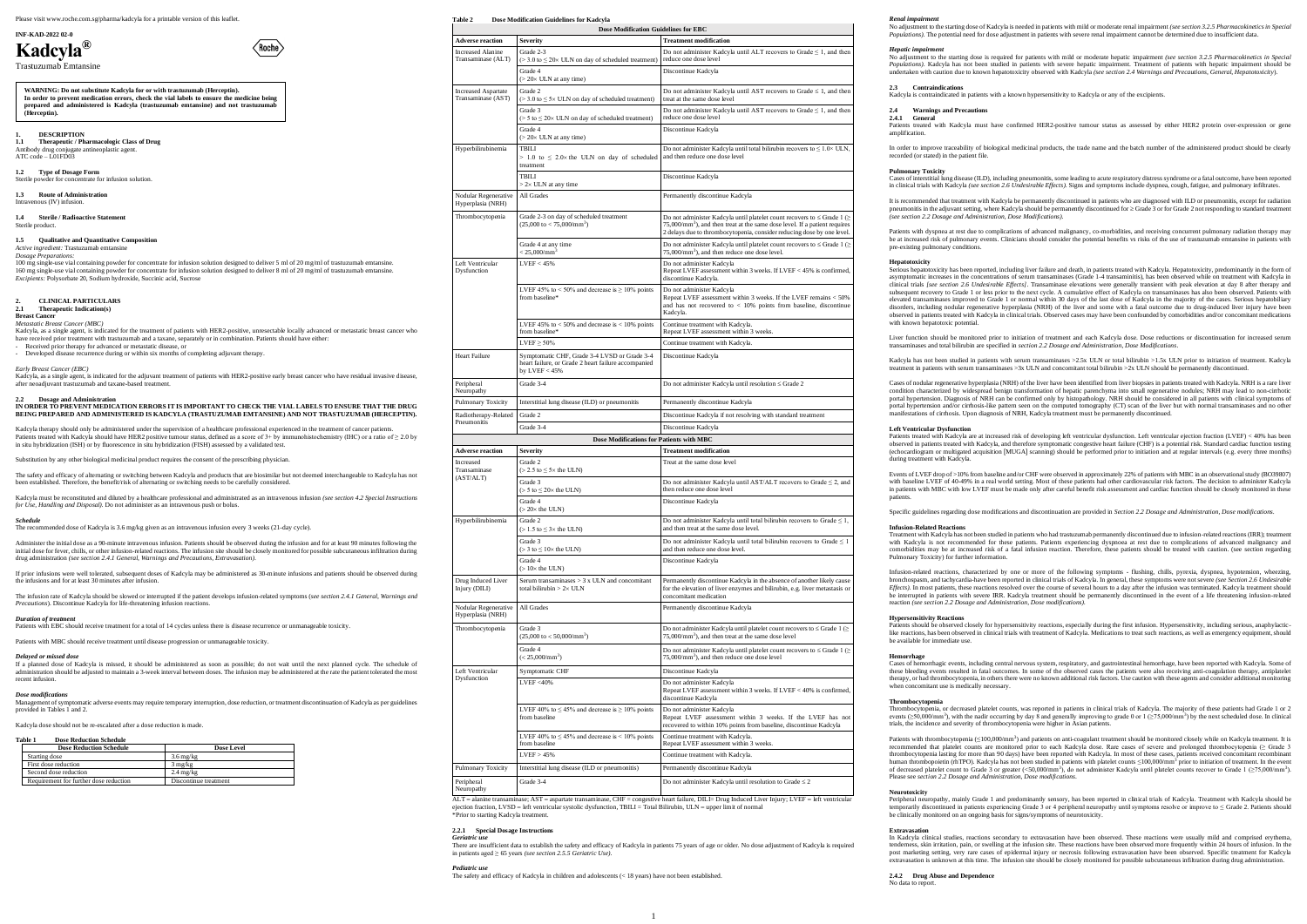### **2.4.3 Ability to Drive and Use Machines**

Kadcyla has no or negligible influence on the ability to drive and use machines. The significance of reported adverse reactions such as fatigue, headache,<br>dizziness and blurred vision on the ability to drive or use machine shivering fits, fever, trouble breathing, low blood pressure or a rapid heartbeat) should be advised not to drive and use machines until symptoms abate.

## **2.5 Use in Special Populations 2.5.1 Females and Males of Reproductive Potential**

*Contraception* Women of child bearing potential and female partners of male patients of child bearing potential should use effective contraception while receiving Kadcyla and for at least 7 months following the last dose of Kadcyla.

## 2.5.2 **Pregnancy**

No clinical studies of Kadcyla in pregnant women have been performed. No reproductive and developmental toxicology studies have been conducted<br>with Kadcyla. Trastuzumab, a component of Kadcyla, can cause fetal harm or deat cytotoxic drug component of Kadcyla, is expected to be teratogenic and potentially embryotoxic.

Administration of Kadcyla to pregnant women is not recommended. Women who become pregnant must contact their doctor and should be advised of<br>the possibility of harm to the fetus. If a pregnant woman is treated with Kadcyla

Labor and Deliver

The safe use of Kadcyla during labor and delivery has not been established.

It is not known whether Kadcyla is excreted in human breast milk. Since many drugs are excreted in human milk and because of the potential for serious<br>adverse reactions in nursing infants from Kadcyla, women should discont nursing 7 months following the last dose of Kadcyla.

The safety of Kadcyla has been evaluated in 740 patients with EBC in Study BO27938 KATHERINE. Adverse drug reactions from KATHERINE (Table 3) are listed by MedDRA system organ class. The corresponding frequency category for each adverse drug reaction is based on the following convention:<br>very common (≥ 1/10), common (≥ 1/100 to < 1/10), uncommon (≥ 1/1,000 t

## **2.5.3 Lactation**

## **2.5.4 Pediatric Use** Safety and efficacy in pediatric patients below the age of 18 have not been established.

## **2.5.5 Geriatric Use**

There are insufficient data to establish the safety and efficacy of Kadcyla in patients 75 years of age or older.

## **2.5.6 Renal Impairment**

*See sections 2.2.1 Special Dosage Instructions and 3.2.5 Pharmacokinetics in Special Populations*

## **2.5.7 Hepatic Impairment**

*See sections 2.2.1 Special Dosage Instructions and 3.2.5 Pharmacokinetics in Special Populations*

**2.6 Undesirable Effects**

#### **2.6.1 Clinical Trials Early Breast Cancer**

The safety of Kadcyla has been evaluated in 1871 patients in clinical trials. Adverse drug reactions from clinical trials (Table 5) are listed by MedDRA system organ class. The corresponding frequency category for each adverse drug reaction is based on the following convention: very com common  $($  > 1/100 to < 1/10), uncommon  $($  > 1/1,000 to < 1/100), rare  $($  > 1/10,000 to < 1/1,000), very rare  $($  < 1/10,000).

## **Table 3 Adverse drug reactions occurring in patients treated with Kadcyla in Study BO27938 (KATHERINE)**

| <b><i><u>rate of a</u></i></b> <i>accuoirs</i> occurring<br>ADR (MedDRA) | in patients treated with readey in bludy BO21250<br>.<br>Kadcyla |                   |             |  |  |  |
|--------------------------------------------------------------------------|------------------------------------------------------------------|-------------------|-------------|--|--|--|
| <b>System Organ Class</b>                                                | All grades $(\% )$                                               | Grade $3 - 5$ (%) | Frequency   |  |  |  |
|                                                                          | $n = 740$                                                        | $n = 740$         | Category    |  |  |  |
|                                                                          |                                                                  |                   |             |  |  |  |
| <b>Blood and Lymphatic System Disorders</b>                              |                                                                  |                   |             |  |  |  |
| Thrombocytopenia                                                         | 28.5                                                             | 5.7               | very common |  |  |  |
| Anemia                                                                   | 10.1                                                             | 1.1               | very common |  |  |  |
| Neutropenia                                                              | 8.2                                                              | 1.2               | common      |  |  |  |
| <b>Cardiac Disorders</b>                                                 |                                                                  |                   |             |  |  |  |
| Left ventricular dysfunction                                             | 3.0                                                              | 0.5               | common      |  |  |  |
| <b>Eye Disorders</b>                                                     |                                                                  |                   |             |  |  |  |
| Lacrimation increased                                                    | 5.5                                                              | $\bf{0}$          | common      |  |  |  |
| Dry eye                                                                  | 4.5                                                              | $\mathbf{0}$      | common      |  |  |  |
| Vision blurred                                                           | 3.9                                                              | $\boldsymbol{0}$  | common      |  |  |  |
| Conjunctivitis                                                           | 3.5                                                              | $\boldsymbol{0}$  | common      |  |  |  |
| <b>Gastrointestinal Disorders</b>                                        |                                                                  |                   |             |  |  |  |
| Nausea                                                                   | 41.6                                                             | 0.5               | very common |  |  |  |
| Constipation                                                             | 17.0                                                             | 0.1               |             |  |  |  |
|                                                                          |                                                                  |                   | very common |  |  |  |
| Stomatitis                                                               | 15.1                                                             | 0.1               | very common |  |  |  |
| Vomiting                                                                 | 14.6                                                             | 0.5               | very common |  |  |  |
| Dry Mouth                                                                | 13.5                                                             | 0.1               | very common |  |  |  |
| Diarrhea                                                                 | 12.3                                                             | 0.8               | very common |  |  |  |
| Abdominal pain                                                           | 10.7                                                             | 0.4               | very common |  |  |  |
| Dyspepsia                                                                | 4.3                                                              | $\mathbf{0}$      | common      |  |  |  |
| <b>General Disorders and Administration site conditions</b>              |                                                                  |                   |             |  |  |  |
| Fatigue                                                                  | 49.5                                                             | 1.1               | very common |  |  |  |
| Pyrexia                                                                  | 10.4                                                             | $\boldsymbol{0}$  | very common |  |  |  |
| Chills                                                                   | 5.3                                                              | $\boldsymbol{0}$  | common      |  |  |  |
| Edema peripheral                                                         | 3.9                                                              | $\boldsymbol{0}$  | common      |  |  |  |
| Asthenia                                                                 | 0.4                                                              | $\mathbf{0}$      | uncommon    |  |  |  |
|                                                                          |                                                                  |                   |             |  |  |  |
| <b>Hepatobiliary Disorders</b>                                           | 0.3                                                              | 0.3               |             |  |  |  |
| Nodular regenerative hyperplasia                                         |                                                                  |                   | uncommon    |  |  |  |
| <b>Immune System Disorders</b>                                           |                                                                  |                   |             |  |  |  |
| Drug hypersensitivity                                                    | 2.7                                                              | 0.4               | common      |  |  |  |
| Injury, Poisoning, and Procedural Complications                          |                                                                  |                   |             |  |  |  |
| Infusion related reaction                                                | 1.6                                                              | $\boldsymbol{0}$  | common      |  |  |  |
| Radiation pneumonitis                                                    | 1.5                                                              | 0.3               | common      |  |  |  |
| <b>Renal and Urinary Disorders</b>                                       |                                                                  |                   |             |  |  |  |
| Urinary tract infection                                                  | 10.4                                                             | 0.3               | Very common |  |  |  |
| <b>Investigations</b>                                                    |                                                                  |                   |             |  |  |  |
| Transaminases increased                                                  | 32.4                                                             | 1.5               | very common |  |  |  |
| Blood alkaline phosphatase increased                                     | 8.2                                                              | 0.1               | common      |  |  |  |
| Blood bilirubin increased                                                | 6.6                                                              | $\overline{0}$    | common      |  |  |  |
| <b>Metabolism and Nutrition Disorders</b>                                |                                                                  |                   |             |  |  |  |
| Hypokalemia                                                              | 6.8                                                              | 1.2               | common      |  |  |  |
| <b>Musculoskeletal and Connective Tissue Disorders</b>                   |                                                                  |                   |             |  |  |  |
|                                                                          |                                                                  |                   |             |  |  |  |
| Musculoskeletal pain                                                     | 30.4                                                             | 0.7               | very common |  |  |  |
| Arthralgia                                                               | 25.9                                                             | 0.1               | very common |  |  |  |
| Myalgia                                                                  | 15.4                                                             | 0.4               | very common |  |  |  |
| <b>Nervous System Disorders</b>                                          |                                                                  |                   |             |  |  |  |
| Headache                                                                 | 28.4                                                             | $\boldsymbol{0}$  | very common |  |  |  |
| Neuropathy peripheral                                                    | 28.0                                                             | 1.6               | very common |  |  |  |
| <b>Dizziness</b>                                                         | 9.5                                                              | 0.1               | common      |  |  |  |
| Dysgeusia                                                                | 8.1                                                              | $\boldsymbol{0}$  | common      |  |  |  |
| <b>Psychiatric Disorders</b>                                             |                                                                  |                   |             |  |  |  |
| Insomnia                                                                 | 13.6                                                             | $\mathbf{0}$      | very common |  |  |  |
| Respiratory, Thoracic, and Mediastinal Disorders                         |                                                                  |                   |             |  |  |  |
| Epistaxis                                                                | 21.5                                                             | $\mathbf{0}$      | very common |  |  |  |
|                                                                          | 13.5                                                             | 0.1               |             |  |  |  |
| Cough                                                                    |                                                                  |                   | very common |  |  |  |
| Dyspnea                                                                  | 8.4                                                              | 0.1               | common      |  |  |  |
| Pneumonitis                                                              | 1.1                                                              | 0.1               | common      |  |  |  |
| <b>Skin and Subcutaneous Tissue Disorders</b>                            |                                                                  |                   |             |  |  |  |
| Pruritus                                                                 | 6.9                                                              | $\mathbf{0}$      | common      |  |  |  |
| Rash                                                                     | 1.1                                                              | $\mathbf{0}$      | common      |  |  |  |

| <b>ADR</b> (MedDRA)                        | Kadcvla            |                  |             |  |
|--------------------------------------------|--------------------|------------------|-------------|--|
| <b>System Organ Class</b>                  | All grades $(\% )$ | Grade $3 - 5(%)$ | Frequency   |  |
|                                            | $n = 740$          | $n = 740$        | Category    |  |
| Vascular Disorders                         |                    |                  |             |  |
| Hemorrhage                                 | 29.2               | $0.4*$           | very common |  |
| Hypertension                               |                    | 2.0              | common      |  |
| *Including one case of Grade 5 Hemorrhage. |                    |                  |             |  |

2.8 Interactions with other Medicinal Products and other Forms of Interaction<br>No formal drug-drug interaction studies with Kadcyla in humans have been conducted. In vitro metabolism studies in human liver microsomes sugges CYP3A4 inhibitors (e.g. ketonazole, itraconazole, clarithromycin, atazanavir, indinavir, nefazodone, nelfinavir, ritonavir, saquinavir, telithromycin, and<br>voriconazole) with Kadcyla should be avoided due to the potential f no or minimal potential to inhibit CYP3A4. If concomitant use of strong CYP3A4 inhibitors is unavoidable, consider delaying Kadcyla treatment until the strong CYP3A4 inhibitors have cleared from the circulation (approximately 3 elimination half-lives of the inhibitors) when possible. If a strong CYP3A4 inhibitor is coadministered and Kadcyla treatment cannot be delayed, patients should be closely monitored for adverse reactions.

Kadcyla, trastuzumab emtansine, is a HER2-targeted antibody-drug conjugate which contains the humanised anti-HER2 IgG1, trastuzumab, covalently linked to the microtubule inhibitory drug DM1 (a maytansine derivative) via the stable thioether linker MCC (4-[N-maleimidomethyl] cyclohexane-1-<br>carboxylate). Emtansine refers to the MCC-DM1 complex. An average of 3.5 DM1

*Laboratory Abnormalities*

The following table displays laboratory abnormalities observed in patients treated with Kadcyla in clinical trial BO27938 (KATHERINE).

Conjugation of DM1 to trastuzumab confers selectivity of the cytotoxic agent for HER2-overexpressing tumour cells, thereby increasing intracellular delivery of DM1 directly to malignant cells. Upon binding to HER2, trastuzumab emtansine undergoes receptor-mediated internalisation and subsequent<br>lysosomal degradation, resulting in intracellular release of DM1-containin

| Parameter                    |             | <b>Trastuzumab Emtansine</b> |           |  |  |  |
|------------------------------|-------------|------------------------------|-----------|--|--|--|
|                              | All Grade % | Grade 3 %                    | Grade 4 % |  |  |  |
| Hepatic                      |             |                              |           |  |  |  |
| <b>Increased Bilirubin</b>   | 12          |                              |           |  |  |  |
| <b>Increased AST</b>         | 79          | -1                           |           |  |  |  |
| <b>Increased ALT</b>         | 55          | <1                           |           |  |  |  |
| Hematologic                  |             |                              |           |  |  |  |
| <b>Decreased Platelets</b>   | 51          |                              |           |  |  |  |
| Decreased Hemoglobin         | 31          |                              |           |  |  |  |
| <b>Decreased Neutrophils</b> | 24          |                              |           |  |  |  |
| Potassium                    |             |                              |           |  |  |  |
| Decreased Potassium          | 26          |                              | <1        |  |  |  |

#### **Metastatic Breast Cancer**

• Trastuzumab emtansine, like trastuzumab, binds to domain IV of the HER2 extracellular domain (ECD), as well as to Fcy receptors and complement C1q. In addition, Kadcyla, like trastuzumab, inhibits shedding of the HER2 EC 3-kinase (PI3-K) pathway, and mediates antibody-dependent cell-mediated cytotoxicity (ADCC) in human breast cancer cells that overexpress

HER2.<br>DMI, the cytotoxic drug component of Kadcyla, binds to tubulin. By inhibiting tubulin polymerisation, both DM1 and Kadcyla cause cells to<br>arrest in the G2/M phase of the cell cycle, ultimately leading to apoptotic ce

KATHERINE (BO27938) was a randomized, multicenter, open-label trial of 1486 patients with HER2-positive, early breast cancer with residual invasive tumor in the breast and/or axillary lymph nodes following taxane and trastuzumab-based therapy as part of a neoadjuvant regimen before trial enrollment. Patients received radiotherapy and/or hormonal therapy concurrent with study treatment as per local guidelines. Breast tumor samples were required to show HER2 overexpression defined as 3+ IHC or ISH amplification ratio ≥ 2.0 determined at a central laboratory. Patients were randomized (1:1) to receive trastuzumab or Kadcyla. Randomization was stratified by clinical stage at presentation, hormone receptor status, preoperative HER2-directed<br>therapy (trastuzumab, trastuzumab plus additional HER2-directed agent[s]),

## **Table 5 Adverse drug reactions occurring in patients treated with Kadcyla in clinical trials**

| <b>ADR</b> (MedDRA)                                         | Kadcyla                      |                               |                       |  |
|-------------------------------------------------------------|------------------------------|-------------------------------|-----------------------|--|
| <b>System Organ Class</b>                                   | All grades (%)<br>$n = 1871$ | Grade 3 - 5 (%)<br>$n = 1871$ | Frequency<br>Category |  |
| <b>Blood and Lymphatic System Disorders</b>                 |                              |                               |                       |  |
| Thrombocytopenia                                            | 24.9                         | 8.7                           | very common           |  |
| Anemia                                                      | 14.6                         | 3.8                           | very common           |  |
| Neutropenia                                                 | 8.1                          | 2.6                           | common                |  |
| <b>Cardiac Disorders</b>                                    |                              |                               |                       |  |
| Left ventricular dysfunction                                | 2.2                          | 0.4                           | common                |  |
| <b>Eve Disorders</b>                                        |                              |                               |                       |  |
| Dry eye                                                     | 5.7                          | 0.0                           | common                |  |
| Lacrimation increased<br>Vision blurred                     | 4.1<br>4.0                   | 0.0<br>0.0                    | common<br>common      |  |
| Conjunctivitis                                              | 3.8                          | 0.0                           | common                |  |
| <b>Gastrointestinal Disorders</b>                           |                              |                               |                       |  |
| Nausea                                                      | 40.0                         | 0.8                           | very common           |  |
| Constipation                                                | 23.7                         | 0.4                           | very common           |  |
| Vomiting                                                    | 19.9                         | 1.0                           | very common           |  |
| Diarrhea                                                    | 19.2                         | 0.7                           | very common           |  |
| Dry Mouth                                                   | 16.0                         | < 0.1                         | very common           |  |
| Abdominal pain                                              | 15.9                         | 0.9                           | very common           |  |
| Stomatitis                                                  | 15.4                         | 0.1                           | very common           |  |
| Dyspepsia                                                   | 8.0                          | 0.1                           | common                |  |
| <b>General Disorders and Administration site conditions</b> |                              |                               |                       |  |
| Fatigue                                                     | 36.8                         | 2.5                           | very common           |  |
| Pyrexia                                                     | 23.0                         | 0.2                           | very common           |  |
| Asthenia                                                    | 16.3                         | 1.1                           | very common           |  |
| Chills                                                      | 10.3                         | $\leq 0.1$                    | very common           |  |
| Edema peripheral                                            | 8.1                          | 0.1                           | common                |  |
| <b>Hepatobiliary Disorders</b>                              |                              |                               |                       |  |
| Hepatic failure                                             | 0.1                          | 0.1                           | uncommon              |  |
| Nodular regenerative hyperplasia                            | 0.1                          | 0.0                           | uncommon              |  |
| Portal hypertension                                         | 0.3                          | 0.1                           | uncommon              |  |
| <b>Immune System Disorders</b><br>Drug hypersensitivity     | 2.6                          | 0.1                           | common                |  |
| <b>Infections and Infestations</b>                          |                              |                               |                       |  |
| Urinary tract infection                                     | 11.9                         | 0.4                           | very common           |  |
| Injury, Poisoning, and Procedural Complications             |                              |                               |                       |  |
| Infusion related reaction                                   | 4.0                          | 0.3                           | common                |  |
| <b>Investigations</b>                                       |                              |                               |                       |  |
| Transaminases increased                                     | 24.2                         | 7.2                           | very common           |  |
| Blood alkaline phosphatase increased                        | 5.3                          | 0.5                           | common                |  |
| <b>Metabolism and Nutrition Disorders</b>                   |                              |                               |                       |  |
| Hypokalemia                                                 | 11.0                         | 2.4                           | very common           |  |
| <b>Musculoskeletal and Connective Tissue Disorders</b>      |                              |                               |                       |  |
| Musculoskeletal pain                                        | 35.5<br>18.9                 | 2.4                           | very common           |  |
| Arthralgia<br>Myalgia                                       | 12.9                         | 0.6<br>0.3                    | very common           |  |
| <b>Nervous System Disorders</b>                             |                              |                               | very common           |  |
| Headache                                                    | 28.1                         | 0.6                           | very common           |  |
|                                                             |                              |                               |                       |  |
| Neuropathy peripheral                                       | 22.8                         | 1.3                           | very common           |  |
| <b>Dizziness</b><br>Dysgeusia                               | 9.5<br>6.4                   | 0.2<br>0.0                    | common                |  |
| <b>Psychiatric Disorders</b>                                |                              |                               | common                |  |
| Insomnia                                                    | 11.7                         | 0.2                           | very common           |  |
| Respiratory, Thoracic, and Mediastinal Disorders            |                              |                               |                       |  |
| Epistaxis                                                   | 24.3                         | 0.4                           | very common           |  |
| Cough                                                       | 19.5                         | 0.1                           | very common           |  |
| Dyspnea                                                     | 13.4                         | 1.5                           | very common           |  |
| Pneumonitis                                                 | 0.7                          | 0.1                           | uncommon              |  |
| <b>Skin and Subcutaneous Tissue Disorders</b>               |                              |                               |                       |  |
| Rash                                                        | 12.4                         | 0.3                           | very common           |  |
| Pruritus                                                    | 6.0                          | $\leq 0.1$                    | common                |  |
| <b>Vascular Disorders</b>                                   |                              |                               |                       |  |
| Hemorrhage                                                  | 34.8                         | 2.2                           | very common           |  |
| Hypertension                                                | 6.5                          | 1.7                           | common                |  |

The majority of the patients (76.9%) had received an anthracycline-containing neoadjuvant chemotherapy regimen. 19.5% of patients received another HER2-target and addition to transmission to transmission to transmission to the second therapy in 93.8% of patients who analyze that therapy. Pertuzumab was the second therapy in 93.8% of patients who HER2-targeted agent in addition to trastuzumab as a received a second neoadjuvant HER2-directed agent.

A clinically meaningful and statistically significant improvement in IDFS was observed in patients who received trastuzumab emtansine compared with trastuzumab (HR = 0.50, 95% CI [0.39, 0.64], p <0.0001), corresponding to a 50% reduction in risk of an IDFS event. Estimates of 3 years IDFS rates<br>were 88.3% vs. 77.0% in trastuzumab emtansine vs. trastuzumab arms, respec

## **Table 7 Summary of Efficac**

## *Laboratory Abnormalities*

The following table displays laboratory abnormalities observed in patients treated with Kadcyla in clinical trial *TDM4370g/BO21977*.

| Table 6              | Laboratory abnormalities from patients in study TDM4370g/BO21977 |                              |           |  |  |
|----------------------|------------------------------------------------------------------|------------------------------|-----------|--|--|
|                      |                                                                  | <b>Trastuzumab emtansine</b> |           |  |  |
| Parameter            | All Grade %                                                      | Grade 3 %                    | Grade 4 % |  |  |
| Hepatic              |                                                                  |                              |           |  |  |
| Increased Bilirubin  |                                                                  |                              |           |  |  |
| <b>Increased AST</b> | 98                                                               |                              |           |  |  |
| Increased ALT        | ٥ź                                                               |                              |           |  |  |

|                              | <b>Trastuzumab emtansine</b>          |  |  |  |  |  |
|------------------------------|---------------------------------------|--|--|--|--|--|
| Parameter                    | Grade 3 %<br>All Grade %<br>Grade 4 % |  |  |  |  |  |
| Hematologic                  |                                       |  |  |  |  |  |
| <b>Decreased Platelets</b>   |                                       |  |  |  |  |  |
| Decreased Hemoglobin         | 63                                    |  |  |  |  |  |
| <b>Decreased Neutrophils</b> | 4                                     |  |  |  |  |  |
| Potassium                    |                                       |  |  |  |  |  |
| Decreased Potassium          |                                       |  |  |  |  |  |

#### **2.6.2 Postmarketing Experience** Not applicable.

## **2.7 Overdose**

There is no known antidote for trastuzumab emtansine overdose. In case of overdose, the patient should be closely monitored. Cases of overdose have been reported with trastuzumab emtansine treatment, most associated with thrombocytopenia, and there was one death. In the fatal case, the patient<br>incorrectly received trastuzumab emtansine 6 mg/kg and died approximately 3 to Kadcyla were not established.

## **3. PHARMACOLOGICAL PROPERTIES AND EFFECTS 3.1 Pharmacodynamic Properties 3.1.1 Mechanism of Action**

## Kadcyla has the mechanisms of action of both trastuzumab and DM1.

The MCC linker is designed to limit systemic release and increase targeted delivery of DM1, as demonstrated by detection of very low levels of

- 
- 
- free DM1 in plasma.

## **3.1.2 Clinical / Efficacy Studies** *Efficacy* **Early Breast Cancer**

Kadcyla was given intravenously at 3.6 mg/kg on Day 1 of a 21-day cycle. Trastuzumab was given intravenously at 6 mg/kg on Day 1 of a 21-day cycle. Patients were treated with Kadcyla or trastuzumab for a total of 14 cycles unless there was recurrence of disease, withdrawal of consent, or unacceptable toxicity, whichever occurred first. At the time of the primary analysis, median treatment duration was 10 months (range: 1–12) for Kadcyla, and median<br>treatment duration 10 months (range: 1–13) for trastuzumab. Patients wh treatment up to 14 cycles of HER2-directed therapy with trastuzumab, if appropriate, based on toxicity considerations and investigator discretion. The primary efficacy endpoint of the study was Invasive Disease Free Survival (IDFS). IDFS was defined as the time from the date of randomization to first occurrence of ipsilateral invasive breast tumor recurrence, ipsilateral local or regional invasive breast cancer recurrence, distant recurrence,<br>contralateral invasive breast cancer, or death from any cause. Addition free survival (DFS), overall survival (OS), and distant recurrence-free interval (DRFI).

Patient demographics and baseline tumor characteristics were balanced between treatment arms. The median age was approximately 49 years (range 23- 80 years), 72.8% were White, 8.7% were Asian and 2.7% were Black or African American. All but 5 patients were women. 22.5 percent of patients were enrolled in North America, 54.2% in Europe and 23.3% throughout the rest of the world. Tumor prognostic characteristics including hormone<br>receptor status (positive: 72.3%, negative: 27.7%), clinical stage at presentat preoperative therapy (node positive: 46.4%, node negative not evaluated: 53.6%) were similar in the study arms.

|                                                           | Trastuzumab<br>$N = 743$ | <b>Trastuzumab Emtansine</b><br>$N = 743$ |
|-----------------------------------------------------------|--------------------------|-------------------------------------------|
| <b>Primary Endpoint</b>                                   |                          |                                           |
| <b>Invasive Disease Free Survival (IDFS)</b> <sup>3</sup> |                          |                                           |
| Number (%) of patients with event                         | 165 (22.2%)              | 91 (12.2%)                                |
| HR [95% CI]                                               |                          | $0.50$ [0.39, 0.64]                       |
| p-value (Log-Rank test, unstratified)                     |                          | <0.0001                                   |
| 3 year event-free rate <sup>2</sup> , % [95% CI]          | 77.0 [73.78, 80.26]      | 88.3 [85.81, 90.72]                       |
| Secondary Endpoints <sup>1</sup>                          |                          |                                           |
| <b>IDFS</b> including second primary non-breast cancer    |                          |                                           |
| Number (%) of patients with event                         | 167(22.5%)               | 95 (12.8%)                                |
| HR [95% CI]                                               |                          | $0.51$ [0.40, 0.66]                       |
| p-value (Log-Rank test, unstratified)                     |                          | <0.0001                                   |
| 3 year event-free rate <sup>2</sup> , % [95% CI]          | 76.9 [73.65, 80.14]      | 87.7 [85.18, 90.18]                       |
| <b>Disease Free Survival (DFS)</b>                        |                          |                                           |
| Number (%) of patients with event                         | 167 (22.5%)              | 98 (13.2%)                                |
| HR [95% CI]                                               |                          | $0.53$ [0.41, 0.68]                       |
| p-value (Log-Rank test, unstratified)                     |                          | < 0.0001                                  |
| 3 year event-free rate <sup>2</sup> , % [95% CI]          | 76.9 [73.65, 80.14]      | 87.4 [84.88, 89.93]                       |
| Overall Survival $(OS)^3$                                 |                          |                                           |
| Number (%) of patients with event                         | 56 (7.5%)                | 42 (5.7%)                                 |
| HR [95% CI]                                               |                          | 0.70 [0.47, 1.05]                         |
| p-value (Log-Rank test, unstratified)                     |                          | 0.0848                                    |
| 5 year survival rate <sup>2</sup> , % [95% CI]            | 86.8 [80.95, 92.63]      | 92.1 [89.44, 94.74]                       |
| Distant recurrence-free interval (DRFI)                   |                          |                                           |
| Number (%) of patients with event                         | 121 (16.3%)              | 78 (10.5%)                                |
| HR [95% CI]                                               |                          | $0.60$ [0.45, 0.79]                       |
| p-value (Log-Rank test, unstratified)                     |                          | 0.0003                                    |
| 3 year event-free rate <sup>2</sup> , % [95% CI]          | 83.0 [80.10, 85.92]      | 89.7 [87.37, 92.01]                       |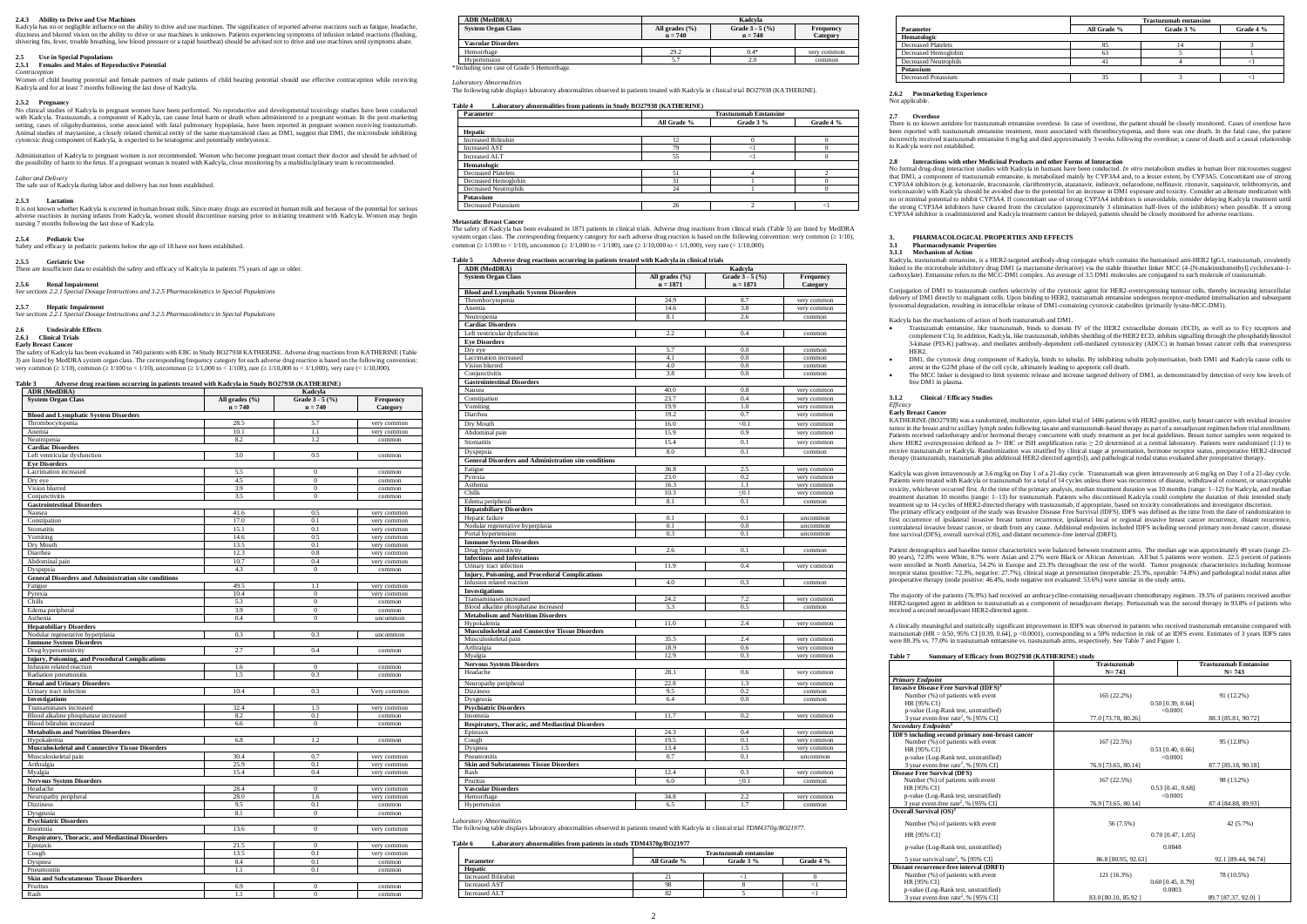## **Key to abbreviations (Table 7):** HR: Hazard Ratio; CI: Confidence Intervals,

1. Hierarchical testing applied for IDFS and OS 2. 3-year event-free rate and 5-year survival rate derived from Kaplan-Meier estimates 3. Data from first interim analysis

## **Figure 1 Kaplan-Meier Curve of Invasive Disease Free Survival in Katherine**



### **Figure 2 Kaplan-Meier Curve of Distant Recurrence-Free Interval in Katherine**



In KATHERINE, consistent treatment benefit of Kadcyla for IDFS was seen in all the pre specified subgroups evaluated, supporting the robustness of<br>the overall result (see figure 3). In the subgroup of patients with hormone  $(95\% \text{ CI: } 0.33, 0.74)$ . In the subgroup of patients with hormone receptor-positive disease (n=1074, 72.3%), the hazard ratio for IDFS was 0.48 (95% CI: 0.35, 0.67). In the subgroup of patients who received neoadjuvant trastuzumab with chemotherapy (n=1196, 80.5%), the hazard ratio for IDFS was 0.49<br>(95% CI: 0.37, 0.65). In the subgroup of patients who received neoadjuvant 93.8%), had an IDFS hazard ratio of 0.50 (95% CI: 0.25, 1.00). The IDFS hazard ratio in patients who were node-positive after preoperative therapy  $(0.689, 46.4\%)$  was 0.52 (95% CI: 0.38, 0.71). In patients who were node-negative or not evaluated after preoperative therapy (n=797, 53.6%), the hazard ratio for IDFS was 0.44 (95% CI: 0.28, 0.68).

## **Forest Plot of Invasive Disease Events According to Baseline Risk Factors in Katherine**

|                                                           | No. of Patients with an<br>Invasive-Disease Event/Total No. |                    |     |                                 | 3-Yr Invasive Disease-free<br><b>Survival Rate</b> |                    |
|-----------------------------------------------------------|-------------------------------------------------------------|--------------------|-----|---------------------------------|----------------------------------------------------|--------------------|
| <b>Baseline risk factors</b>                              | Trastuzumab<br>$(n=743)$                                    | T-DM1<br>$(n=743)$ |     | <b>Hazard Ratio</b><br>(95% CI) | Trastuzumab<br>$(n=743)$                           | T-DM1<br>$(n=743)$ |
| All                                                       | 165/743                                                     | 91/743             | $-$ | $0.50(0.39 - 0.64)$             | 77.0                                               | 88.3               |
| Age group (years)                                         |                                                             |                    |     |                                 |                                                    |                    |
| <40                                                       | 37/153                                                      | 20/143             |     | $0.50(0.29 - 0.86)$             | 74.9                                               | 86.5               |
| $40 - 64$                                                 | 113/522                                                     | 64/542             |     | $0.49(0.36 - 0.67)$             | 77.1                                               | 88.8               |
| 265                                                       | 15/68                                                       | 7/58               |     | $0.55(0.22 - 1.34)$             | 81.1                                               | 87.4               |
| Clinical stage at presentation                            |                                                             |                    |     |                                 |                                                    |                    |
| Inoperable                                                | 70/190                                                      | 42/185             |     | $0.54(0.37 - 0.80)$             | 60.2                                               | 76.0               |
| Operable                                                  | 95/553                                                      | 49/558             |     | $0.47(0.33 - 0.66)$             | 82.8                                               | 92.3               |
| Hormone receptor status                                   |                                                             |                    |     |                                 |                                                    |                    |
| Negative (ER negative and PgR negative/unknown)           | 61/203                                                      | 38/209             |     | $0.50(0.33 - 0.74)$             | 66.6                                               | 82.1               |
| Positive (ER and/or PgR positive)                         | 104/540                                                     | 53/534             |     | $0.48(0.35 - 0.67)$             | 80.7                                               | 90.7               |
| Preoperative HER2-directed therapy                        |                                                             |                    |     |                                 |                                                    |                    |
| Trastuzumab alone                                         | 141/596                                                     | 78/600             |     | $0.49(0.37 - 0.65)$             | 75.9                                               | 87.7               |
| Trastuzumab plus additional HER2-directed agent(s)        | 24/147                                                      | 13/143             |     | $0.54(0.27 - 1.06)$             | 81.8                                               | 90.9               |
| Pathological nodal status after preoperative therapy      |                                                             |                    |     |                                 |                                                    |                    |
|                                                           |                                                             |                    |     |                                 | 67.7                                               | 83.0               |
| Node positive                                             | 103/346                                                     | 62/343             |     | $0.52(0.38 - 0.71)$             |                                                    |                    |
| Node negative/not done                                    | 62/397                                                      | 29/400             |     | $0.44(0.28 - 0.68)$             | 84.6                                               | 92.8               |
| Primary tumor stage (at definitive surgery)               |                                                             |                    |     |                                 |                                                    |                    |
| ypT0, ypT1a, ypT1b, ypT1mic, ypTis                        | 52/306                                                      | 40/331             |     | $0.66(0.44 - 1.00)$             | 83.6                                               | 88.3               |
| ypT1, ypT1c                                               | 42/184                                                      | 14/175             |     | $0.34(0.19 - 0.62)$             | 75.9                                               | 91.9               |
| ypT2                                                      | 44/185                                                      | 25/174             |     | $0.50(0.31 - 0.82)$             | 74.3                                               | 88.3               |
| ypT3                                                      | 21/57                                                       | 9/51               |     | $0.40(0.18 - 0.88)$             | 61.1                                               | 79.8               |
| ypT4                                                      | 6/11                                                        | 3/12               |     | $0.29(0.07 - 1.17)$             | 30.0                                               | 70.0               |
| Regional lymph node stage (at definitive surgery)         |                                                             |                    |     |                                 |                                                    |                    |
| ypN0                                                      | 56/335                                                      | 28/344             |     | $0.46(0.30 - 0.73)$             | 83.9                                               | 91.9               |
| ypN1                                                      | 50/213                                                      | 29/220             |     | $0.49(0.31 - 0.78)$             | 75.8                                               | 88.9               |
| ypN2                                                      | 38/103                                                      | 16/86              |     | $0.43(0.24 - 0.77)$             | 58.2                                               | 81.1               |
| ypN3                                                      | 15/30                                                       | 17/37              |     | $0.71(0.35 - 1.42)$             | 40.6                                               | 52.0               |
| ypNX                                                      | 6/62                                                        | 1/56               |     | $0.17(0.02 - 1.38)$             | 88.7                                               | 98.1               |
| Race                                                      |                                                             |                    |     |                                 |                                                    |                    |
|                                                           | 107/531                                                     | 62/551             |     |                                 |                                                    |                    |
| White                                                     |                                                             |                    |     | $0.51(0.37 - 0.69)$             | 79.1                                               | 88.8               |
| <b>Black or African American</b>                          | 6/19                                                        | 1/21               |     | $0.13(0.02 - 1.10)$             | 66.0                                               | 94.7               |
| Asian                                                     | 18/64                                                       | 13/65              |     | $0.65(0.32 - 1.32)$             | 71.9                                               | 82.5               |
| American Indian or Alaska Native                          | 20/50                                                       | 7/36               | ←   | $0.44(0.18 - 1.03)$             | 60.3                                               | 81.8               |
| Native Hawaiian or Other Pacific Islander                 | 0/1                                                         |                    |     | NE (NE-NE)                      | 100.0                                              |                    |
| Multiple                                                  | 0/1                                                         | 0/1                |     | NE (NE-NE)                      | 100.0                                              | 100.0              |
| Unknown                                                   | 14/77                                                       | 8/69               |     | $0.58(0.24 - 1.38)$             | 80.3                                               | 90.7               |
| Region                                                    |                                                             |                    |     |                                 |                                                    |                    |
| North America                                             | 29/164                                                      | 14/170             |     | $0.40(0.21 - 0.76)$             | 79.7                                               | 93.4               |
| Western Europe                                            | 74/403                                                      | 48/403             |     | $0.61(0.43 - 0.88)$             | 64.6                                               | 83.8               |
| Rest of the World                                         | 62/176                                                      | 29/170             |     | $0.41(0.27 - 0.64)$             | 81.5                                               | 88.1               |
| Primary tumor stage (at initial diagnosis)                |                                                             |                    |     |                                 |                                                    |                    |
| cT1                                                       | 13/81                                                       | 6/99               |     | $0.33(0.13 - 0.88)$             | 83.4                                               | 94.8               |
| cT2                                                       | 70/389                                                      | 36/365             |     | $0.52(0.35 - 0.78)$             | 82.0                                               | 90.4               |
| cT3                                                       | 49/185                                                      | 21/177             |     | $0.38(0.23 - 0.63)$             | 71.0                                               | 89.8               |
| cT4, cT4a, cT4b, cT4c                                     | 20/54                                                       | 19/59              |     | $0.74(0.39 - 1.38)$             | 57.2                                               | 65.8               |
| cT4d                                                      | 13/34                                                       | 9/43               |     | $0.50(0.21 - 1.17)$             | 65.3                                               | 78.6               |
|                                                           |                                                             |                    |     |                                 |                                                    |                    |
| Regional lymph node stage (at initial diagnosis)<br>CNO   | 36/239                                                      |                    |     |                                 | 85.2                                               | 95.9               |
|                                                           |                                                             | 12/237             |     | $0.32(0.17 - 0.61)$             | 78.2                                               | 87.2               |
| cN1                                                       | 79/370                                                      | 53/385             |     | $0.58(0.41 - 0.82)$             |                                                    |                    |
| cN2                                                       | 35/99                                                       | 13/75              |     | $0.42(0.22 - 0.80)$             | 61.6                                               | 81.0               |
| cM3                                                       | 14/33                                                       | 13/43              |     | $0.64(0.30 - 1.35)$             | 48.0                                               | 68.1               |
| cNX                                                       | 1/2                                                         | 0/3                |     | <0.01 (0.00-NE)                 | 100.0                                              | 100.0              |
| Type of surgery of primary tumor                          |                                                             |                    |     |                                 |                                                    |                    |
| Breast-conserving                                         | 47/298                                                      | 20/295             |     | $0.41(0.24 - 0.68)$             | 85.1                                               | 93.2               |
| Mastectomy                                                | 118/445                                                     | 71/448             |     | $0.53(0.39 - 0.71)$             | 71.5                                               | 85.0               |
| Residual disease ≤1 cm with negative axillary lymph nodes |                                                             |                    |     |                                 |                                                    |                    |
| ypT1a, ypT1b or ypT1mic and ypN0                          | 25/161                                                      | 17/170             |     | $0.60(0.33 - 1.12)$             | 85.3                                               | 90.0               |
| Other                                                     | 140/582                                                     | 74/573             |     | $0.48(0.36 - 0.64)$             | 74.6                                               | 87.8               |
| Central HER2 status by IHC                                |                                                             |                    |     |                                 |                                                    |                    |
| $0/1+$                                                    | 2/13                                                        | 0/12               |     | <0.01 (0.00-NE)                 | 83.9                                               | 100.0              |
| $2+$                                                      | 33/168                                                      | 27/158             |     | $0.83(0.50 - 1.38)$             | 80.9                                               | 84.7               |
| $3+$                                                      | 130/559                                                     | 64/573             |     | $0.43(0.32 - 0.58)$             | 75.7                                               | 89.0               |
|                                                           |                                                             |                    |     |                                 |                                                    |                    |
| Unknown                                                   | 0/3                                                         |                    |     | NE (NE-NE)                      | 100.0                                              |                    |

T-DM1 better Trastuzumab better

Patient reported outcomes included the assessment of patient-reported global health status, role and physical function, and treatment symptoms using the EORTC QLQ-C30 and EORTC QLQ-BR23. In the analyses of patient-reported outcomes, a 10-point difference was considered clinically meaningful.

Time to symptom progression, as defined by a 5-point decrease in the score derived from the trials outcome index-breast (TOI-B) subscale of the<br>Functional Assessment of Cancer Therapy-Breast Quality of Life (FACT-B QoL) qu points in the TOI-B is considered clinically significant.

Patients' function, global health status, and symptom scores showed no clinically meaningful change from baseline over the course of treatment or during follow-up. Mean change from baseline at Cycle 11 for physical function was -0.6 (95% CI -1.9-0.7) in the trastuzumab emtansine arm and 1.8 (95% CI 0.6-3.1) in the trastuzumab arm; global health status was 0.4 (95% CI -2.2-1.3) in the trastuzumab emtansine arm and 1.4 (95% CI -0.2-3.0) in the<br>trastuzumab arm. No clear differences were observed in function, global heal during the study were the average scores on those scales of patients in the trastuzumab emtansine arm clinically worse than those of patients in the trastuzumab arm.

Of 495 patients who received Kadcyla, 65 patients (13%) were ≥65 years of age and 11 patients (2%) were ≥75 years of age. A trend for treatment benefit<br>with Kadcyla compared to the control arm in terms of PFS and OS for t a benefit for PFS or OS, but was too small (n=25) to draw any definitive conclusions.

### **Metastatic Breast Cancer**

A Phase III, randomised, multicentre, international, open-label clinical trial (*TDM4370g/BO21977*) was conducted in patients with HER2-positive unresectable locally advanced breast cancer or MBC who had received prior taxane and trastuzumab-based therapy, including patients who received prior<br>therapy with trastuzumab and a taxane in the adjuvant setting and who re years, most patients were female (99.8%), the majority were Caucasian (72%), 18% were Asian and 57% had estrogen-receptor and/or progesterone-<br>receptor positive disease. The study compared the safety and efficacy of Kadcyl randomised with Kadcyla or lapatinib plus capecitabine as follows:

- 
- Kadcyla Arm: Kadcyla 3.6 mg/kg intravenously (IV) over 30–90 minutes on Day 1 of a 21-day cycle<br>Control Arm (lapatinib plus capecitabine): lapatinib 1250 mg/day orally once per day of a 21-day cycle plus capecitabine 1000

The co-primary efficacy endpoints of the study were progression-free survival (PFS) as assessed by an independent review committee (IRC), and overall I (OS) and landmark (1-year and 2-year) survival rates.

\* Stratified by: world region (United States, Western Europe, Other), number of prior chemotherapeutic regimens for locally advanced or metastatic disease (0-1 vs.  $> 1$ ), and visceral vs. non-visceral disease.

\*\* The first interim analysis of overall survival (OS) was performed at the time of primary PFS analysis. Strong treatment effect was observed, but prespecified efficacy boundary was not crossed. A second interim analysis for OS was conducted when 331 OS events were observed and the results are spectrica erreacy bod<br>presented in this table.

A treatment benefit was seen in the subgroup of patients who had not received any prior systemic anti-cancer therapy in the metastatic setting  $(n=118)$ ; hazard ratios for PFS and OS were 0.51 (95% CI: 0.30, 0.85) and 0.61 (95% CI: 0.32, 1.16), respectively. The median PFS and OS for the KADCYLA<br>group were 10.8 months and not reached, respectively, compared with 5.7 months







Lap+Cap

T-DM1; trastuzumab entansine; Lap: lapatinit; Cap: capecitatine.<br>Hazzet ratio is estimated based on a straffed Cox model: pualue is estimated based on a straffed locurank test

The key efficacy analyses were ORR based on independent radiologic review and duration of objective response. The ORR was 32.7% (95% CI: 24.1, 4.1), n=36 responders, by both IRC and investigator review. The median duration

**3.1.3** Immunogenicity<br>As with all therapeutic proteins, there is the potential for an immune response to Kadcyla. A total of 1243 patients from seven clinical studies were tested<br>at multiple time points for anti-drug anti antibodies. In the EMILIA study (TDM4370g/BO21977), 5.2% (24/466) of patients tested positive for anti-Kadcyla antibodies, of which 13 were also<br>positive for neutralizing antibodies. In the KATHERINE (BO27938) study, 3.7% 5 of were also positive for neutralizing antibodies. Due to the low incidence of ADA, conclusions cannot be made on the impact of anti-Kadcyla antibodies on the pharmacokinetics, safety, and efficacy of Kadcyla.

Kadcyla when administered intravenously every 3 weeks exhibited linear pharmacokinetics across doses ranging from 2.4 to 4.8 mg/kg; patients who<br>received doses less than or equal to 1.2 mg/kg had faster clearance. In in vi



Kadcyla is expected to undergo catabolism by means of proteolysis in cellular lysosomes, with no significant involvement of cytochrome P450<br>isoenzymes. Catabolites including Lys-MCC-DM1, MCC-DM1 and DM1 are detected at low and Study BO29738, mean maximum DM1 levels in Cycle 1 following Kadcyla administration were consistently low and averaged 4.61 ( 1.61) ng/ml

*In vitro* metabolism studies in human liver microsomes suggest that DM1, a component of trastuzumab emtansine, is metabolised mainly by CYP3A4

| гаріє о<br>Summary of emeacy from 1DM4370g/BO21977 (EMILIA) study | Lapatinib+Capecitabine<br>$N=496$ | <b>Trastuzumab Emtansine</b><br>$N = 495$ |  |  |
|-------------------------------------------------------------------|-----------------------------------|-------------------------------------------|--|--|
| <b>Primary Endpoints</b>                                          |                                   |                                           |  |  |
| <b>IRC-assessed PFS</b>                                           |                                   |                                           |  |  |
| Number (%) of patients with event                                 | 304 (61.3%)                       | 265 (53.5%)                               |  |  |
| Median duration of PFS (months)                                   | 6.4                               | 9.6                                       |  |  |
| Hazard Ratio (stratified*)                                        |                                   | 0.650                                     |  |  |
| 95% CI for Hazard Ratio                                           |                                   | (0.549, 0.771)                            |  |  |
| p-value (Log-Rank test, stratified*)                              |                                   | < 0.0001                                  |  |  |
| Overall Survival**                                                |                                   |                                           |  |  |
| Number (%) of patients who died                                   | 182 (36.7%)                       | 149 (30.1%)                               |  |  |
| Median duration of survival (months)                              | 25.1                              | 30.9                                      |  |  |
| Hazard Ratio (stratified*)                                        |                                   | 0.682                                     |  |  |
| 95% CI for Hazard Ratio                                           |                                   | (0.548, 0.849)                            |  |  |
| p-value (Log-Rank test*)                                          |                                   | 0.0006                                    |  |  |
| Landmark 1 year survival rate                                     | 78.4%                             | 85.2%                                     |  |  |
| (95% CI)                                                          | (74.62, 82.26)                    | (81.99, 88.49)                            |  |  |
| Landmark 2 year survival rate                                     | 51.8%                             | 64.7%                                     |  |  |
| (95% CI)<br><b>Key Secondary Endpoints</b>                        | (45.92, 57.73)                    | (59.31, 70.19)                            |  |  |
|                                                                   |                                   |                                           |  |  |
| <b>Investigator-assessed PFS</b>                                  |                                   |                                           |  |  |
| Number (%) of patients with event                                 | 335 (67.5%)                       | 287 (58.0%)                               |  |  |
| Median duration of PFS (months)                                   | 5.8                               | 9.4                                       |  |  |
| HR (95% CI)                                                       |                                   | 0.658(0.560, 0.774)                       |  |  |
| p-value (Log-Rank test*)                                          |                                   | < 0.0001                                  |  |  |
| <b>Objective Response Rate</b>                                    |                                   |                                           |  |  |
| Patients with measurable disease                                  | 389                               | 397                                       |  |  |
| Number of patients with OR (%)<br>Diff, (95% CI);                 | 120 (30.8%)                       | 173 (43.6%)<br>12.7% (6.0%, 19.4%)        |  |  |
| p-value (Mantel-Haenszel chi-squared test*)                       |                                   | 0.0002                                    |  |  |
| <b>Duration of Objective Response (months)</b>                    |                                   |                                           |  |  |
| Number of patients with OR                                        | 120                               | 173                                       |  |  |
| Median 95% CI                                                     | 6.5 (5.45, 7.16)                  | 12.6(8.38, 20.76)                         |  |  |
| <b>Time to Symptom Progression</b>                                |                                   |                                           |  |  |
| Number of evaluable patients                                      | 445                               | 450                                       |  |  |
| Number (%) of patients with event                                 | 257 (57.8%)                       | 246 (54.7%)                               |  |  |
| Median time to event (months)                                     | 4.6                               | 7.1                                       |  |  |
| HR, 95% CI                                                        |                                   | 0.796(0.667, 0.951)                       |  |  |
| p-value (Log-Rank test*)                                          | 0.0121                            |                                           |  |  |

Based on a population PK analysis (n=671), body weight, albumin, sum of longest diameter of target lesions by RECIST, HER2 ECD, baseline trastuzumab concentrations and AST were identified as statistically significant covariates for trastuzumab emtansine pharmacokinetic parameters. However, the magnitude of effect of these covariates on trastuzumab emtansine exposure suggests that, with the exception of body weight, these covariates<br>are unlikely to have any clinically meaningful effect on trastuzumab weeks without correction for other covariates is considered appropriate. In nonclinical studies, catabolites of trastuzumab emtansine including DM1, Lys-MCC-DM1, and MCC-DM1 are mainly excreted in the bile with minimal elimination in urine.

PFS: progression-free survival; OR: objective response

T-DM1: trastuzumab emtansine; Lap: lapatinib; Cap: capecitabine; IRC: independent review committee.<br>Hazard ratio is estimated based on a stratified Cox model: pualue is estimated based on a stratified loc-rank tes

## **Figure 5 Kaplan-Meier curve of overall survival**

A Phase II, single-arm, open-label study (TDM4374g) evaluated the effects of Kadcyla in patients with HER2-positive metastatic breast cancer. All patients were previously treated with HER2-directed therapies (trastuzumab and lapatinib), and chemotherapy (anthracycline, taxane, and capecitabine)<br>in the neoadjuvant, adjuvant, locally advanced, or metastatic setting. T 8.5 (range 5–19) and in the metastatic setting was 7.0 (range 3–17), including all agents intended for the treatment of breast cancer.

Patients (n=110) received 3.6 mg/kg of Kadcyla intravenously every 3 weeks until disease progression or unacceptable toxicity.

Immunogenicity assay results are highly dependent on several factors including assay sensitivity and specificity, assay methodology, sample handling, timing of sample collection, concomitant medications and underlying disease. For these reasons, comparison of incidence of antibodies to Kadcyla with the incidence of antibodies to other products may be misleading.

**3.2 Pharmacokinetic Properties** The population pharmacokinetic analysis of trastuzumab emtansine suggested no difference in Kadcyla exposure based on disease status (adjuvant vs. metastatic setting).

**3.2.1 Absorption** Kadcyla is administered IV. There have been no studies performed with other routes of administration.

**3.2.2 Distribution** be a substrate of P-glycoprotein (P-gp).

Patients in Study TDM4370g/BO21977 and Study BO29738 who received 3.6 mg/kg of Kadcyla intravenously every 3 weeks had a mean maximum serum concentration (C<sub>max</sub>) of trastuzumab emtansine in Cycle 1 of 83.4 ( $\pm$  16.5) µg/ml and 72.6 ( $\pm$  24.3) µg/ml, respectively. Based on population pharmacokinetic analysis, following intravenous administration, the approximated that of plasma volume.

**3.2.3 Metabolism**

and 4.71 ( $\pm$  2.25) ng/ml, respectively.

and to a lesser extent by CYP3A5.

## **3.2.4 Elimination**

Based on population pharmacokinetic (PK) analysis, following IV administration of Kadcyla in patients with HER2-positive metastatic breast cancer, the clearance of trastuzumab emtansine was 0.68 *l/day and the elimination half-life*  $(t_{1/2})$  was approximately 4 days. No accumulation of trastuzumab emtansine was observed after repeated dosing of IV infusion every 3 weeks.